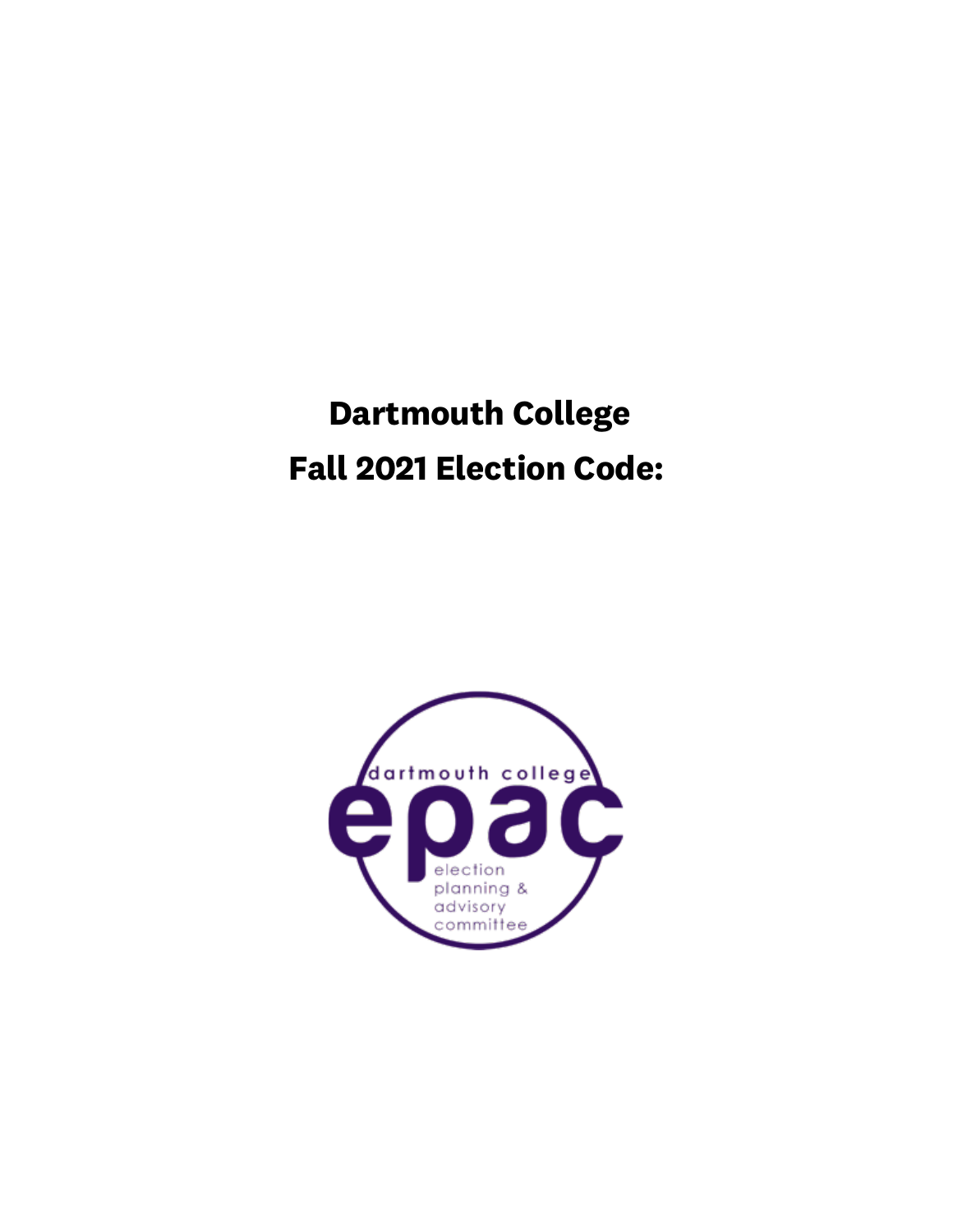#### **-ROLE OF THE ELECTION PLANNING AND ADVISORY COMMITTEE (EPAC)-**

The Election Planning and Advisory Committee ("EPAC") is a student-run committee formed each Winter Term to oversee campus-wide general elections. EPAC believes in and supports the philosophy that open, fair, and well-organized elections play an essential part in strengthening our community and student governance at Dartmouth College. EPAC strives to administer each election in accordance with the Dartmouth College *Principles of Community*. Each year, EPAC is responsible for ensuring a fair election, setting a specific timeline for all official election events, publicizing the election and the process for becoming a candidate to all Dartmouth students, informing candidates of the election rules, adjudicating all campaignrelated matters (including alleged campaign violations and clarifications to the Election Code), and publicizing the results of the campus-wide elections. EPAC will conduct the following elections for 2021:

## *Student Body:*

• Class of 2025 House Senators (6 total)

*Class Councils:*

• 2025 Class Council Executive Boards

## *THE 2021 ELECTION PLANNING AND ADVISORY COMMITTEE*

Zipporah Abraham Paiss '23 (*Chair*)

Maya Weerasooriya '23

Joe Castelot (*Advisor*)

Contact: Elections.Planning.and.Advisory.Committee@dartmouth.edu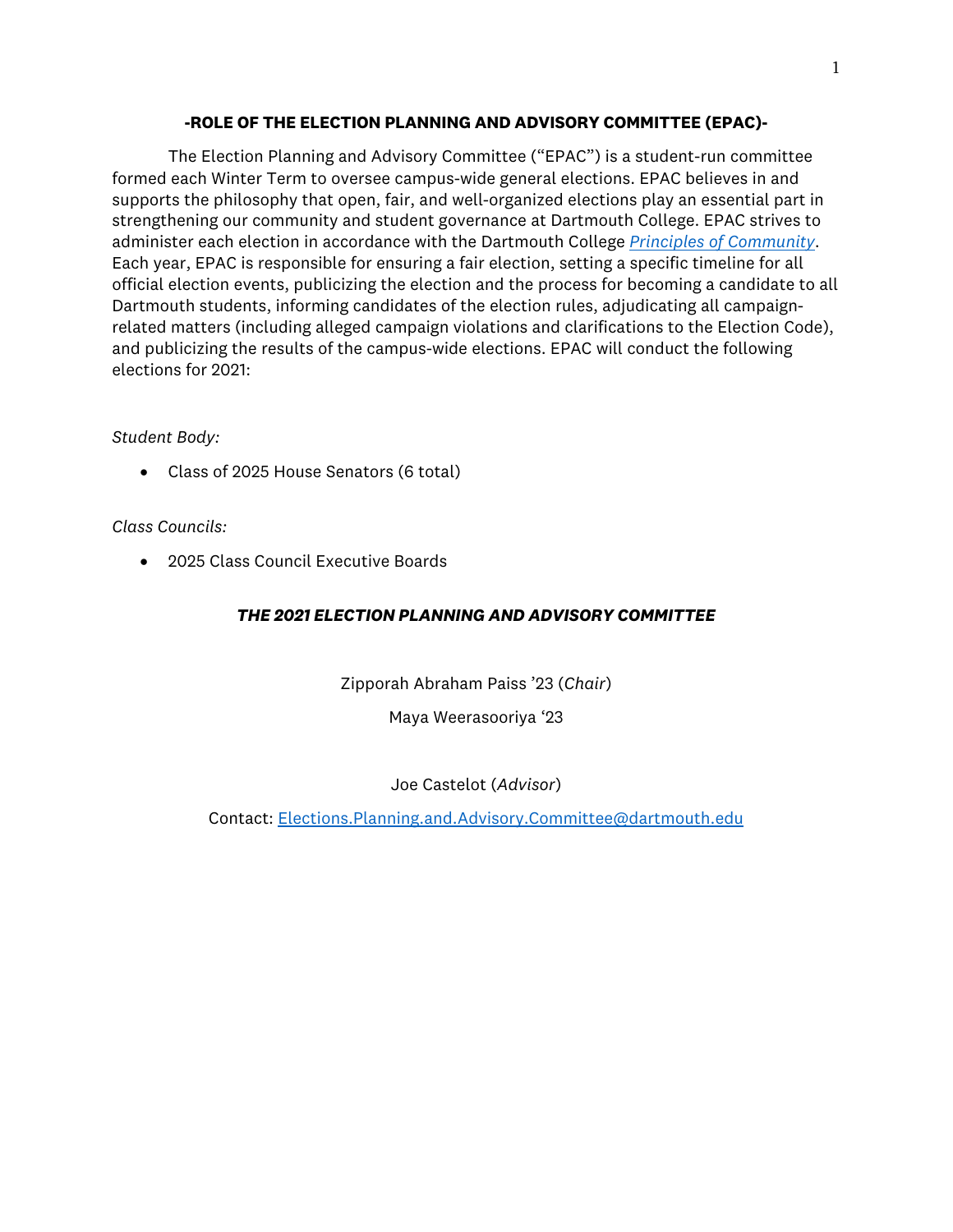## **– TABLE OF CONTENTS –**

| <b>Section</b>                                           | Page            |  |
|----------------------------------------------------------|-----------------|--|
| <b>Section 1: Election and Residency Requirements</b>    |                 |  |
| <b>1.1:</b> Election Requirements                        | 3               |  |
| <b>1.2: Residency Requirements</b>                       | 3               |  |
| <b>Section 2: Campaign Rules</b>                         |                 |  |
| 2.1: College Policies and Regulations                    | 4               |  |
| 2.2: Becoming an Official Candidate                      | 4               |  |
| 2.3: Write-in Candidates                                 | 4               |  |
| 2.4: Organizing a Campaign                               | 5               |  |
| 2.5: Definition of Campaigning                           | 5               |  |
| 2.6: Negative Campaigning                                | 6               |  |
| 2.7: Spending Limits                                     | 6               |  |
| 2.8: Prohibition of all Physical Campaigning             | 7               |  |
| <b>Section 3: Advertising</b>                            |                 |  |
| <b>3.1:</b> E-mail                                       | 8               |  |
| 3.2: Group Messaging Apps                                | 8               |  |
| 3.3: Social Media                                        | 8               |  |
| 3.4: Creative Advertising Techniques                     | 9               |  |
| <b>Section 4: Student Organizations and the Election</b> |                 |  |
| <b>4.1:</b> Publications and the Election                | 10 <sup>°</sup> |  |
| 4.2: Organizational Endorsements                         | 10              |  |
| <b>Section 5: Violations and Appeals</b>                 |                 |  |
| <b>5.1:</b> Violations                                   | 11              |  |
| 5.2: Appeals                                             | 11              |  |
| <b>Section 6: Voting</b>                                 |                 |  |
| <b>6.1: Dates</b>                                        | 12 <sup>°</sup> |  |
| 6.2: Computer Voting                                     | 12 <sup>°</sup> |  |
| 6.3: Absentee Voting                                     | 12 <sup>°</sup> |  |
| <b>6.4:</b> Voting Complaints                            | 12              |  |
| <b>6.5:</b> Ties and Runoffs                             | 12 <sup>°</sup> |  |
| 6.6: Announcing the Results                              | 13              |  |
| <b>Appendix 1: Election Schedule</b>                     | 14              |  |
| <b>Appendix 2: Candidate Expenditure Sheet</b>           |                 |  |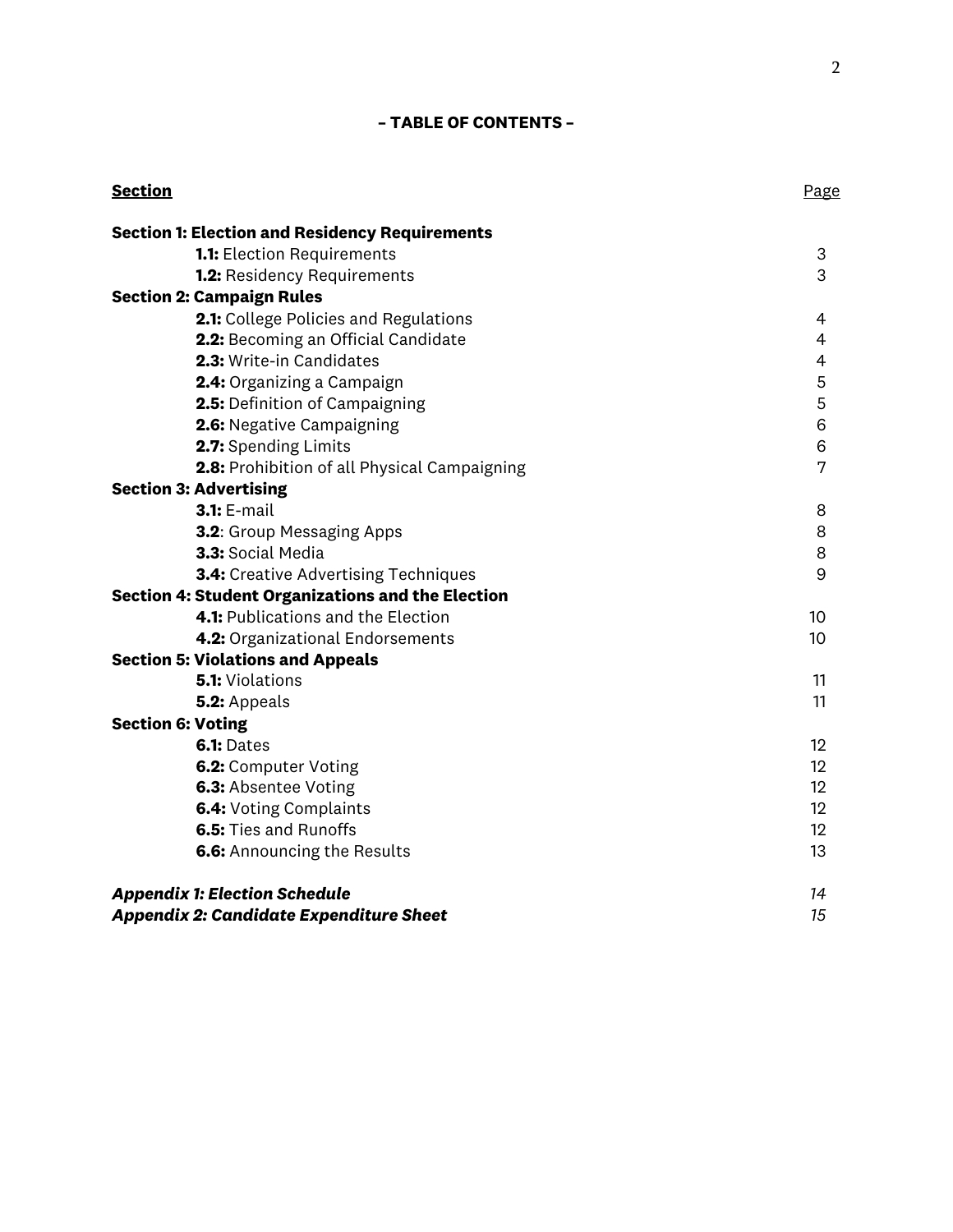#### **- ELECTION AND RESIDENCY REQUIREMENTS –**

All prospective candidates are responsible for ensuring that they meet the following election and residency requirements. If a candidate fails to meet the requirements, the Chair of EPAC will notify the candidate. In the case of a clerical error or a misunderstanding of the requirements, the candidate may petition to the Chair of EPAC. If it has been determined that there was no misunderstanding or clerical error, the disqualification will stand. Once disqualified, the candidate may not run a write-in campaign.

## **[1.1] Election Requirements**

- 1.1.1 All current undergraduate students in good standing with the College are eligible to run for elected positions.
- 1.1.2 A student running for any position while on academic probation during the campaign and election period must consult with their personal deans for a waiver to run.
- 1.1.3 Students currently suspended or with a past suspension interested in running for the office of Student Assembly President or Vice President must complete a form that gives them the opportunity to explain their situation and allows for their statement to be available for public review during the election's campaigning period. This disclosure policy allows these students an opportunity to share with voters what happened, in their own terms and in their own words. Additionally, candidates must disclose all pending suspension-level cases.
- 1.1.4 **EPAC will send the disclosure form to candidates it may concern. Those candidates must submit the completed disclosure form with the petition to run**. Please see *Elections Timeline* for dates and times.

## **[1.2] Residency Requirements**

- 1.2.1 EPAC defines "residency" as being enrolled in Dartmouth College classes. Residency requirements vary depending on the position for which the candidate is running. In specific instances, the Dartmouth Plan **on file** must fulfill the residency requirements.
- 1.2.2 **Student Body President and Vice President:** Pursuant to the Student Assembly Constitution, persons elected must be in residence for the Fall, Winter and Spring terms in the academic year following the election.
- 1.2.3 **Class President, Vice-President, or Class Council Executives:** All candidates must be in residence two of the four terms following the election (Summer, Fall, Winter, Spring).
- 1.2.4 **House Senators**: All candidates must be in residence two of the four terms following the election (Summer, Fall, Winter, Spring). One of these terms must be Fall or Winter.
- 1.2.5 **COS/OAC**: All candidates must be in residence three of the five terms following the election. For additional requirements, please see the Information for Committee on Standards (COS) and Organization Adjudication Committee (OAC) Candidates handout.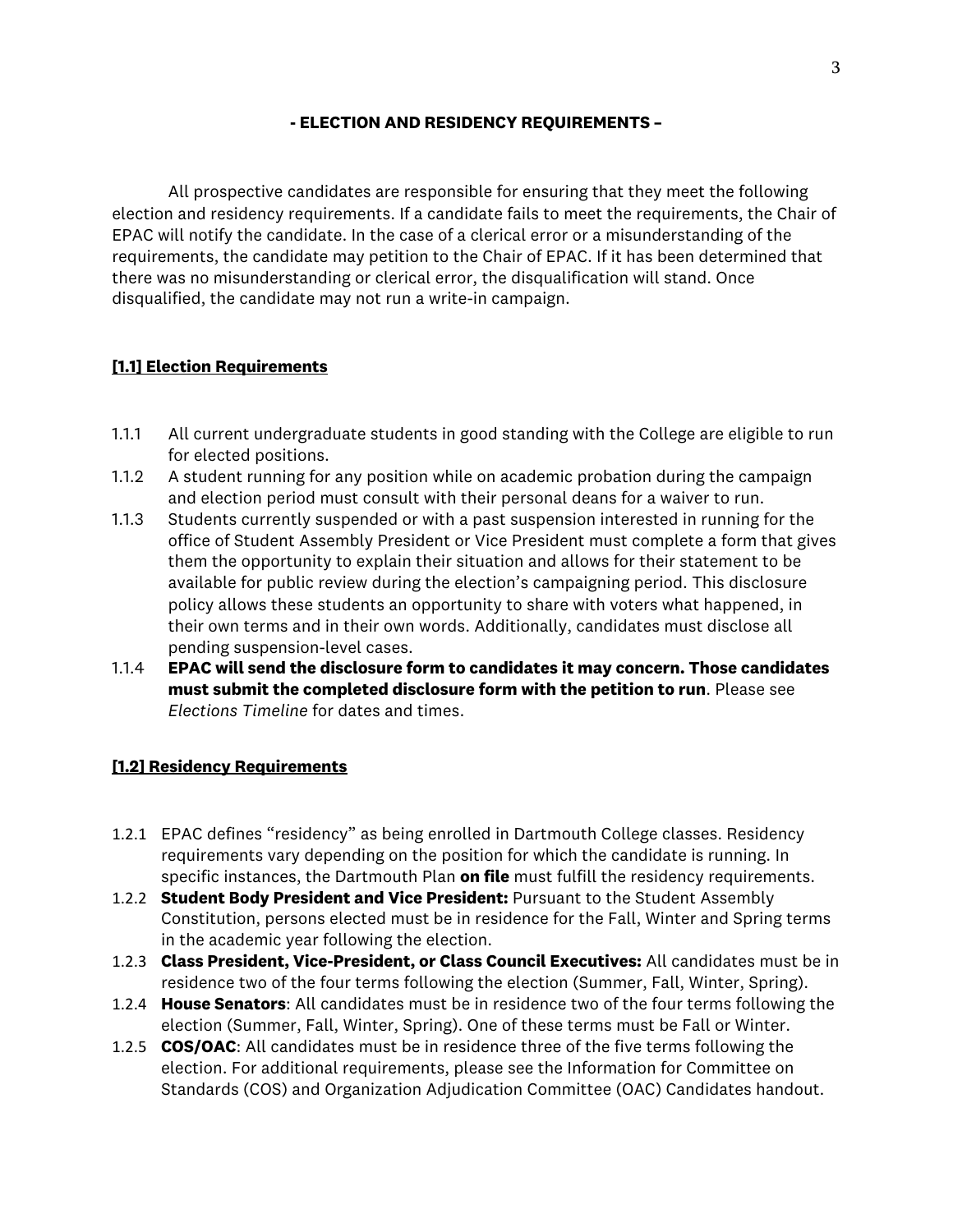#### **- CAMPAIGN RULES -**

The campaign rules are the specific expectations of EPAC. EPAC emphasizes that these rules are not merely guidelines and that all candidates are expected to follow these rules. EPAC reserves the right and responsibility to disqualify candidates for violating the rules. Disqualified candidates will be ineligible to hold the position for which they ran, even if elected. If a vacancy occurs mid-year, the candidate may run for the vacant position if their new campaign is in accordance with the rules of the organization for which they are running.

Candidates are encouraged to consult EPAC regarding the rules or campaign strategies that may jeopardize the good standing of their campaign and result in disqualification. Candidates are encouraged to e-mail EPAC outlining questions and/or problems they have encountered during the election process. E-mails received by EPAC will receive an official response within 24 hours.

## **[2.1] College Policies and Regulations**

- 2.1.1 The candidate is expected to be familiar with the College's campus policies and regulations. Candidates are encouraged to seek information from appropriate departments such as the Office of Residential Life or Computing Services or from literature such as the Student Handbook and Community Expectations Agreement. Ignorance of a policy or regulation is not an excuse to violate the Code.
- 2.1.2 EPAC will address violations that impact the election process. EPAC assumes that individual departments will, at their discretion, investigate campaign actions that violate their department's policies or regulations.

## **[2.2] Becoming an Official Candidate**

- 2.2.1 To be placed on the official ballot, all candidates must have a completed candidate petition by **11:59PM EST on Tuesday, October 24th.**
- 2.2.2 With the exception of COS/OAC positions, candidates may **only** run for one position at a time, including write-in campaigns. Candidates **may not** sign their own petition and must collect the following number of signatures to petition to be recognized as official candidates:
	- Class Council Executives: **35** signatures from their respective class
	- House Senators: *no signatures required*

## **[2.3] Write-in Candidates:**

2.3.1 EPAC defines a write-in candidate as a student committing actions generally associated with campaigning such as advertising (posters, fliers, e-mail, social media, etc.) to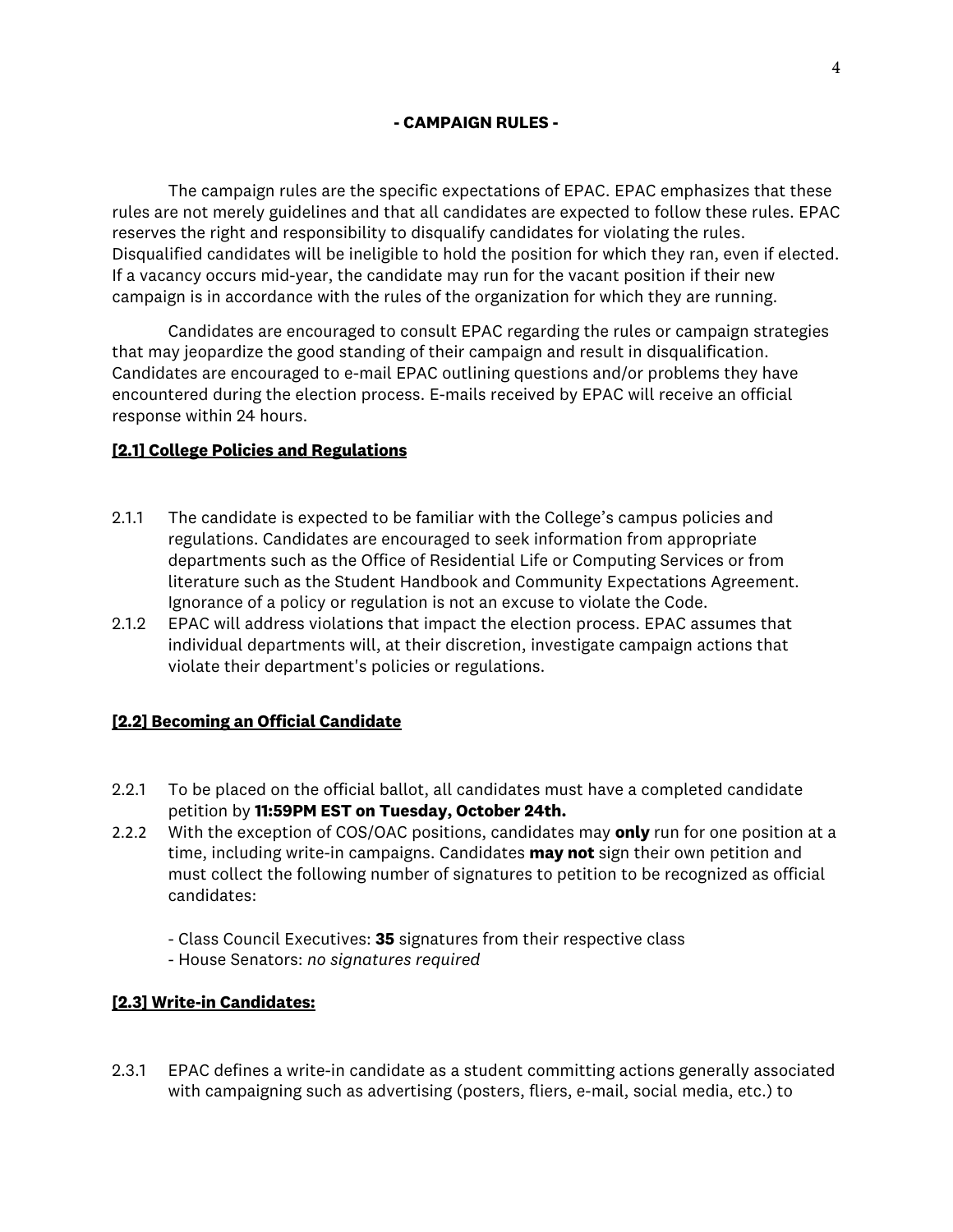encourage votes from other students by using the write-in function of the voting platform. EPAC also defines a write-in candidate as an individual who wins an election because they were 'written-in' by their friends and colleagues, even though they did not campaign. In this case, the candidate does not organize a campaign. Write-in candidates will not be included in official EPAC programming, nor will they be on the official ballot.

- 2.3.2 Both campaigning and non-campaigning write-in candidates are expected to comply with the same rules as all other candidates and are subject to the same eligibility requirements.
- 2.3.3 If a write-in candidate is elected, EPAC will convey that candidate's name to Judicial Affairs before publicly releasing that candidate's name and confirming that candidate's name, should Judicial Affairs find that candidate eligible.
- 2.3.4 *It is important to note that traditional candidates who are disqualified by EPAC will not be permitted to assume any position to which they are elected, even if writtenin.*

## **[2.4] Organizing a Campaign**

- 2.4.1 Organizing a campaign shall be defined as, but not limited to the following criteria:
	- Asking other students to help with a candidate's campaign;
	- Meeting with a group of students or using group communication media to develop campaign strategies;
	- Preparing campaign materials;
	- Communicating through physical and online media such as chalking and social media.
- 2.4.2 Candidates are responsible for the actions of all working on their campaigns. Violations of election rules committed by a candidate and/or their campaign will be adjudicated by EPAC. Violations committed by individuals unaffiliated with a particular campaign will be referred to the *Committee on Standards*, if appropriate. EPAC will make the final judgment as to whether a violation was committed by the campaign or the individual.

## **[2.5] Definition of Campaigning**

- 2.5.1 EPAC defines campaigning as actions including, but not limited to the following:
	- Creating a campaign account on any social media platform
	- Sending correspondence to encourage a person to vote for a specific candidate;
	- Directly or indirectly advertising (paid or unpaid) on online platforms;
	- Posting or sharing platform related agendas on Instagram/Facebook/Snapchat/etc. pages or stories;
	- Sharing media on social platforms related to Dartmouth student issues with the addition of personal opinions or highlighting personal involvement in said issues;
	- Writing letters to the editor in campus publications;
	- After having declared candidacy, using social media to share one's opinion on student body issues or to influence individuals to vote.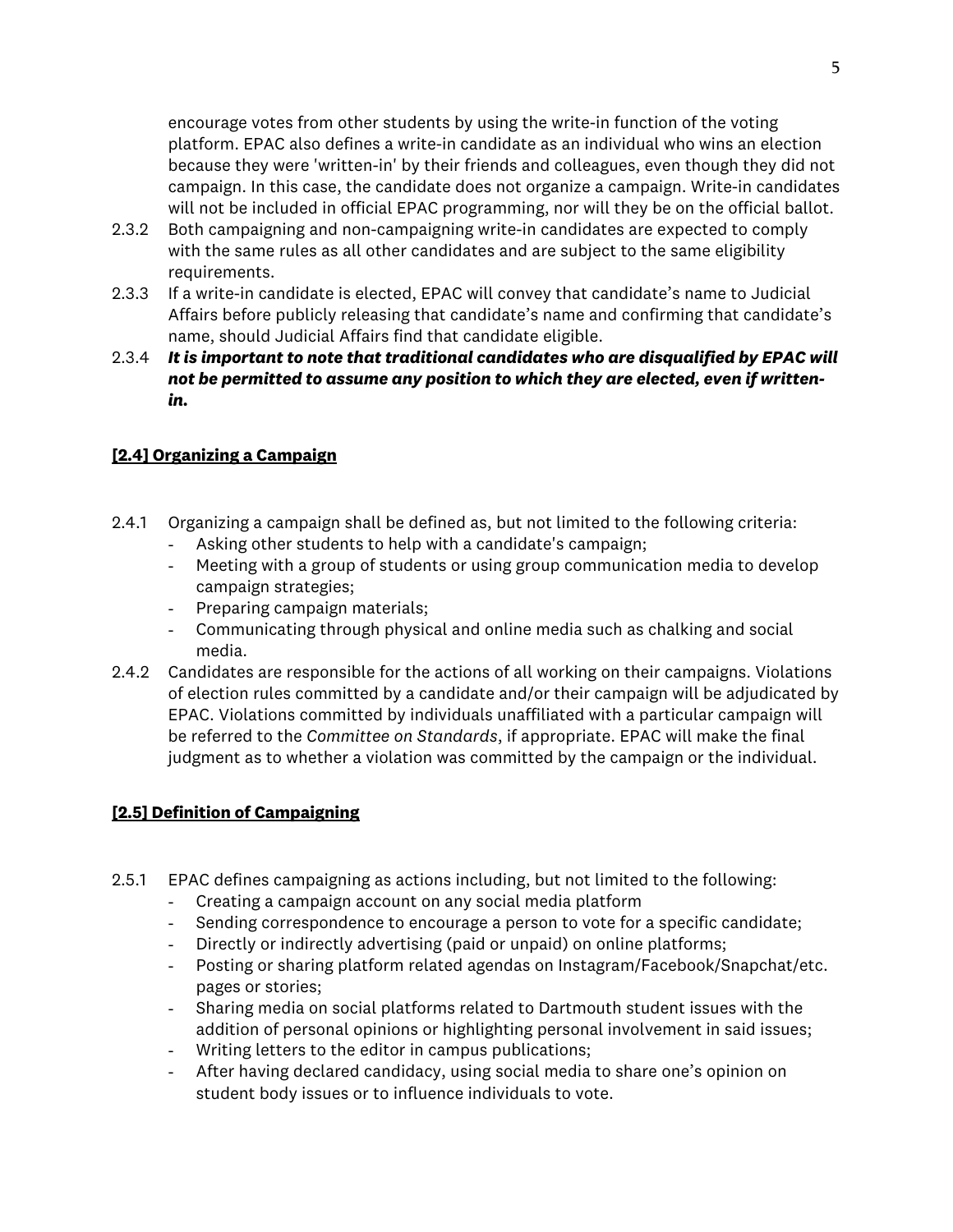*This list should not be considered comprehensive. Should questions arise, please contact the committee.*

## **[2.6] Negative Campaigning**

- 2.6.1 EPAC expects candidates to run a clean, issue-oriented campaign that is consistent with our commitment to the *Principles of Community* (https://studentaffairs.dartmouth.edu/policy/principles-community). The committee reserves the right to disqualify or sanction a candidate if it believes that the candidate or their campaign engages in libel (malicious, false print report) or slander (malicious, false verbal report). Criticism of other candidates' ideas or platform is allowed; character attacks are not.
- 2.6.2 All candidates must be aware of and abide by Dartmouth College's non-discrimination policies, found at the following website:

http://www.dartmouth.edu/sexualrespect/policies/nondiscrimination.html

2.6.3 If candidates have questions as to appropriate campaign strategy, they should discuss their ideas with the Chair of EPAC prior to taking action. Ignorance of what constitutes negative campaigning is not an excuse for violating the Code.

## **[2.7] Spending Limits**

- 2.7.1 To ensure that campaigns are open to all students, spending limits are as follows:
	- \$95.00 for Class Council Positions
	- \$65.00 for Student Assembly Senators
- 2.7.2 The spending limit includes all spending on behalf of the candidate, even if spent by individual supporters or an organization that supports the candidate. All funds provided by a student organization must be included in the candidate's spending limit, and usage of these funds must be permitted by the organization's policy. Spending beyond the specified limit is grounds for disqualification from the election.
- 2.7.3 Campaign spending includes all items used to create materials promoting your campaign, for instance poster board, website maintenance costs, t-shirts, paints, all raw ingredients in campaign cookies, etc. Any products that candidates receive for free must still be included in campaign spending.

*E.g.; If a candidate decides to make a t-shirt saying "Me for SA President" and wear it around campus, the candidate must record the purchase of the t-shirt in their campaign budget, even if they did not purchase the shirt specifically for the campaign.*

- 2.7.4 EPAC believes that lack of financial resources should not be a barrier to running for office. Therefore, candidates for the positions listed above will have their campaign expenses reimbursed after the election. If a candidate needs a cash advance rather than reimbursement, please contact Student Life Coordinator (Student.Life@Dartmouth.edu).
- 2.7.5 Prior to spending any money on the campaign, **all candidates must contact the EPAC Advisor** via the EPAC email to discuss the process for filling out the Campaign Expenditure Sheet and collecting itemized receipts for all campaign expenditures.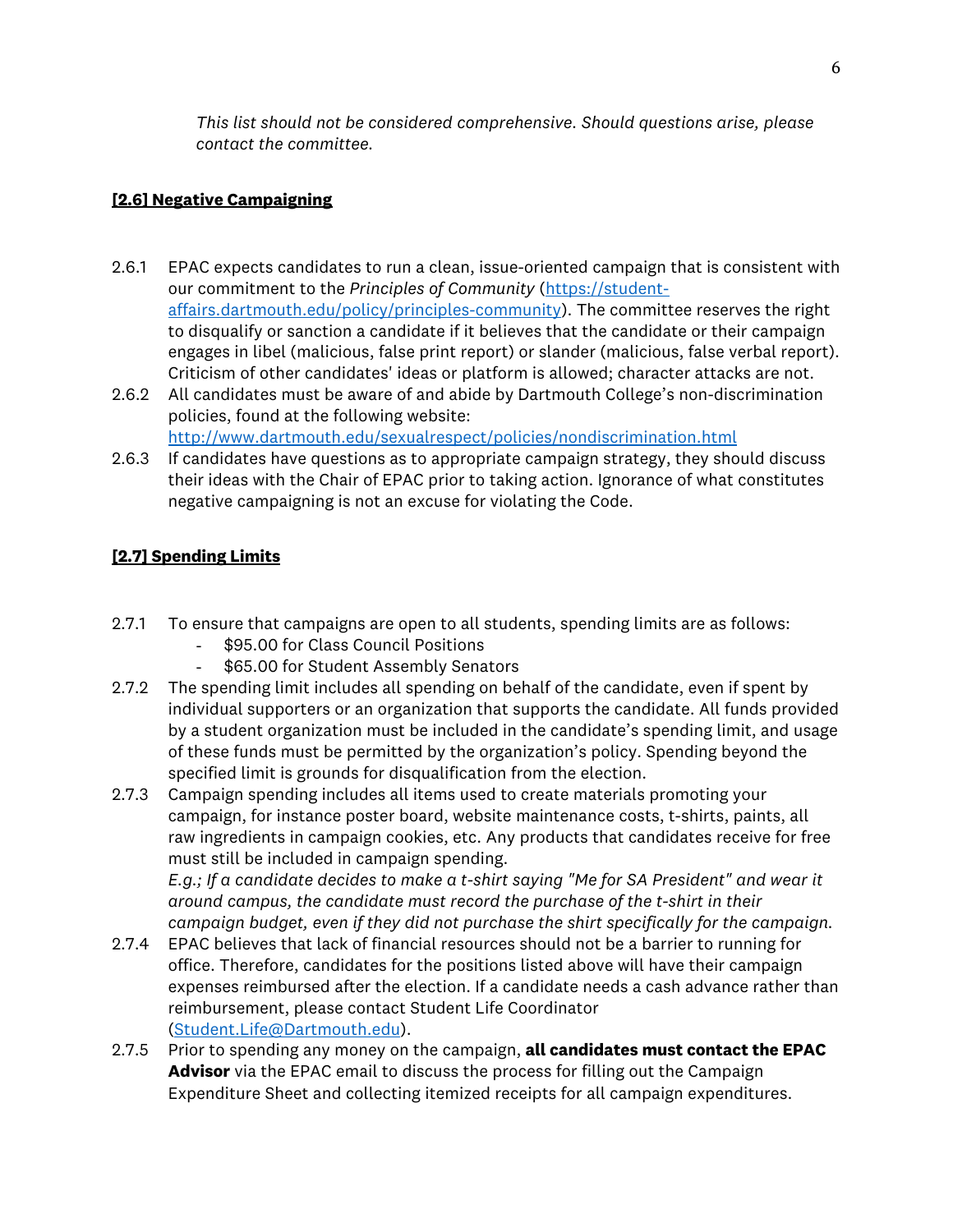- **2.7.6 All candidates must return receipts prior to the voting period.** The candidates are required to return itemized receipts for all campaign expenditures to the EPAC by email **NO LATER THAN 11:00 AM EST on Thursday, October 28th**. Each candidate should include all the receipts and a scan of the Campaign Expenditure Sheet. If no money is spent, there is no need to turn in an expenditure form. It is important to note that failure to turn in receipts on time will be considered a violation of the campaign rules. Willful attempts to conceal receipts from the EPAC are considered a violation of the Dartmouth Community Standards principle and will be referred to the appropriate person.
- 2.7.7 Candidates who are running for more than one position may not combine campaign budgets. Candidates running for multiple positions will be granted the largest spending limit out of the positions for which he or she is running. For example, Candidate A is running for Student Body President and a COS/OAC position. Candidate A will be able to spend at most \$250.00 (the spending limit for Presidential campaigns, which is greater than the spending limit of \$65.00 for COS/OAC positions). The candidate will **NOT** be permitted to spend \$315.00 (the spending limit sum for the two positions).

#### **[2.8] Prohibition of all Physical Campaigning**

- 2.8.1 Candidates are prohibited from engaging in any form of physical campaign activity. This includes, but is not limited to, distributing posters, fliers and banners, as well as chalking, door-to-door campaigning, tabling, forum-holding and distributing campaign material through the mail. This includes students that may be residing on campus for the term.
- 2.8.2 Candidates, their campaigns, their individual supporters, their organizational supporters, and others are not allowed to sell merchandise supporting a campaign or candidate at any point before or during the official campaign period. This restriction includes, but is not limited to the following instances where:
	- Proceeds from merchandise sales are pledged to third parties, including registered charities;
	- Sales are made at such a price as to merely recoup costs without seeking profits;
	- Merchandise sold does not explicitly reference a specific candidate or campaign but, through its content, form, style, and/or other qualities, would lead a reasonable observer to associate it with a specific candidate or campaign;
	- An organization is selling merchandise when EPAC has determined that such organization was formed primarily for the purpose of supporting a candidate or campaign, or when a pre-existing organization is currently operating primarily for the purpose of supporting a candidate or campaign.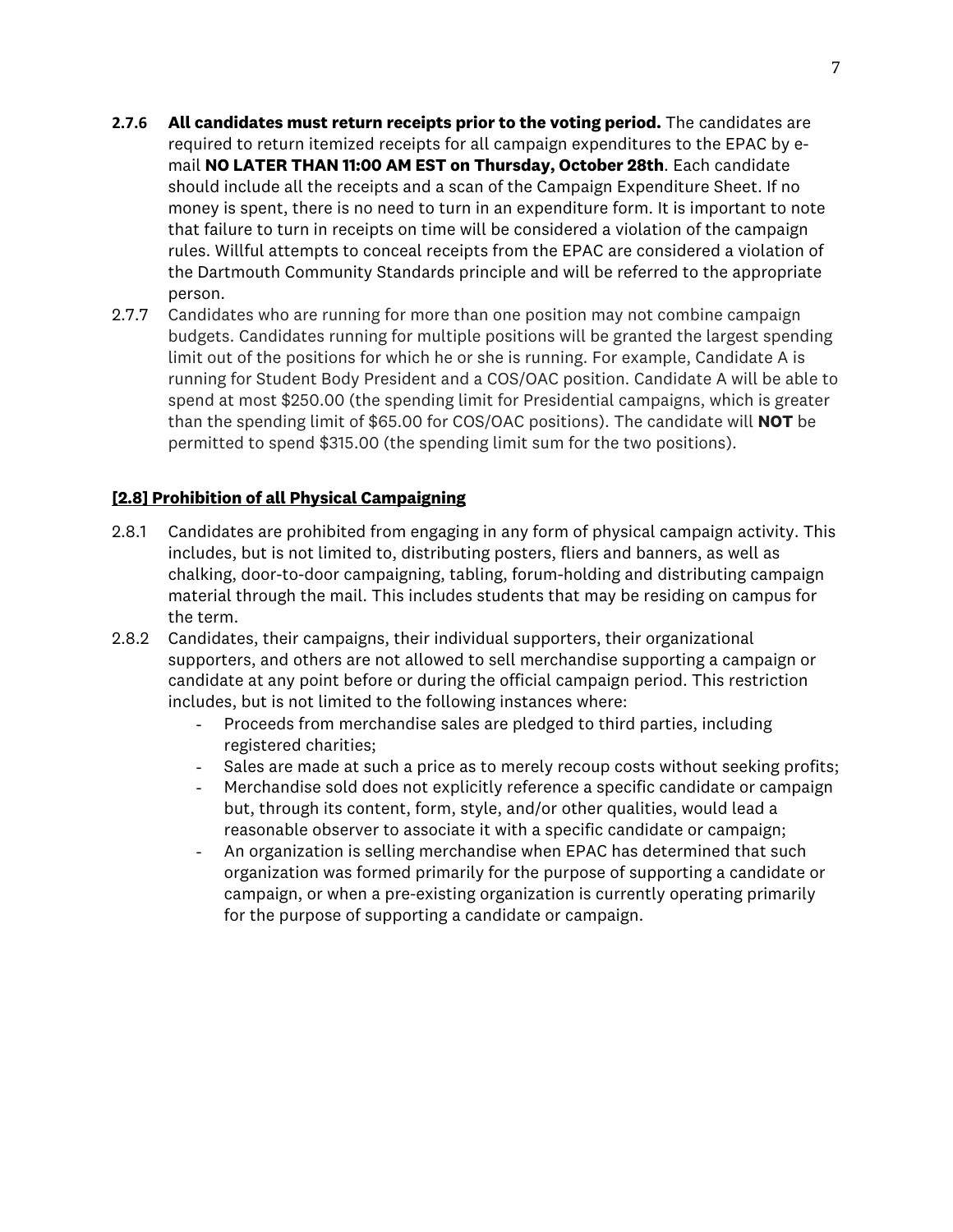#### **- ADVERTISING-**

EPAC has identified the most common methods of advertising used in campaigns. The committee has attempted to anticipate and address as many questions and issues that may arise. However, it is impossible for EPAC to anticipate all the methods of advertising that a candidate may choose to use. Candidates are encouraged to contact EPAC with specific questions regarding advertising methods, particularly those methods that may be a possible violation of the EPAC campaign rules. EPAC will be available to answer any and all questions on advertising, and ignorance of the rules will be no excuse should a violation occur.

## **[3.1] E-mail**

- 3.1.1 The EPAC rules fall in line with Computing Services' E-mail Policy (*https://services.dartmouth.edu/TDClient/KB/ArticleDet?ID=63665*), which restricts students from mass e-mailing people unknown to the sender. In order to enforce this policy, **campaign e-mails may not be BCC'd.** Further, EPAC should be CC'd on all mass e-mail campaigns. EPAC advises candidates to familiarize themselves with this and all other college policies.
- 3.1.2 Candidates and their campaigns **must use the All-Undergraduates listserv** for any campus-wide e-mails AND CC the EPAC email. **Each candidate is limited to sending three such e-mails** during the campaign period.

#### **[3.2] Group Messaging Applications**

3.2.1 EPAC defines group messaging applications to include all text messaging applications and all applications with similar functionalities, including WhatsApp, Facebook Messenger, Line, GroupMe and Signal. Candidates are prohibited from sending messages to groups which count more than 150 members. After posting to a group, candidates must share a screenshot of their message with EPAC. Candidates and members of their campaigns may not be added to a student organization's group messages for the sole purpose of sending campaign messages.

#### **[3.3] Social Media**

Social media includes, but is not limited to, Instagram, Twitter, Snapchat, Librex, TikTok, and Facebook.

3.3.1 EPAC does not require the EPAC logo to be placed on images utilized on these platforms, however, **you are required to tag EPAC in all social media posts on the platforms on which EPAC is present**.

Instagram: @dartmouthepac Twitter: @dartmouth\_epac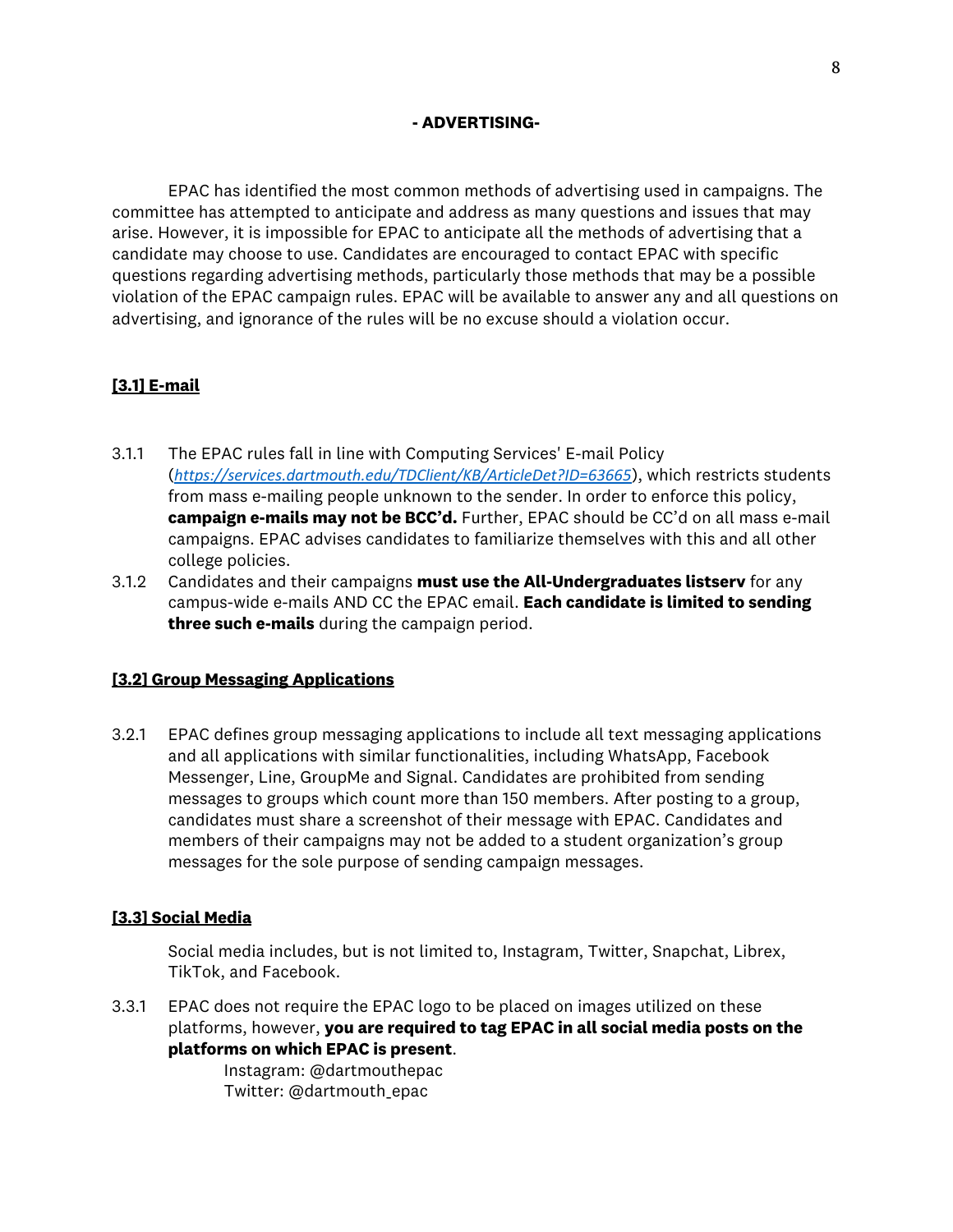Facebook: Dartmouth EPAC TikTok: @dartmouthepac

- 3.3.2 All videos must be shared with EPAC for approval prior to distribution on social media.
- 3.3.3 Any professional services or software purchased to produce videos must be included in the campaign expenditure sheet.
- 3.3.4 Candidates and their campaigns are **limited to 3 campaign-related social media posts to personal accounts during the campaign period.** However, posting to accounts created solely for campaigning purposes is unlimited.
- 3.3.5 Campaigns and candidates are **prohibited from posting advertisements or other election related content on groups with over 2500 members**. Posting is allowed in groups smaller than 2500 members. Candidates are strongly encouraged to contact EPAC prior to posting content to ensure that the content does not violate the code.
- 3.3.6 All social media posts must be accessible to EPAC. For instance, if a candidate wants to use a private Instagram account for campaign purposes, they must allow EPAC to follow them.
- 3.3.7 Candidates must receive EPAC approval on Snapchat filters prior to making the filters public. This includes specifying the geographic range and duration of the filter.

## **[3.4] Creative Advertising Techniques**

3.4.1 Candidates are encouraged to be creative. When deploying strategies not specifically covered in the clauses above (e.g., social media campaigns, Snapchat filters, etc.), candidates must remember to stay within the expenditure limits as well to abide by other election rules. Prior to this, however, should any candidate choose to use any medium of advertisement not covered, that candidate **must** have contacted EPAC and received approval. Failure to do so may result in sanctions up to and including disqualification. EPAC retains full discretion on any decisions regarding campaign techniques not specifically addressed herein.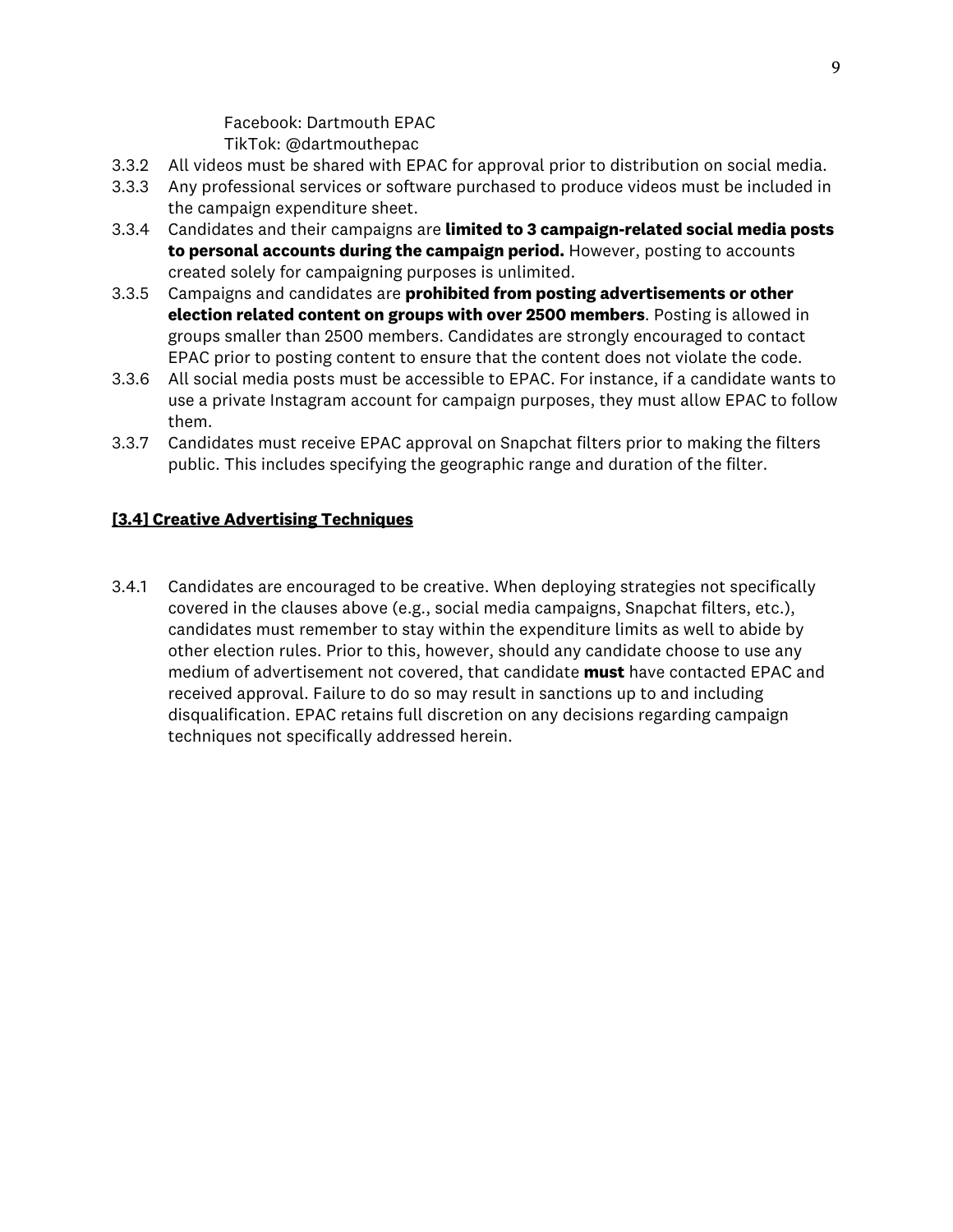## **- STUDENT ORGANIZATIONS AND THE ELECTION -**

## **[4.1] Publications and the Election**

- 4.1.1 EPAC defines a publication as an organization that publishes or distributes a work to campus at least once a term.
- 4.1.2 Candidates may use publications as a medium to express their platforms as long as the publications allow such content under their respective rules.
- 4.1.3 Candidates may not publish formal, written endorsements of another candidate or group of candidates in the same race.
- 4.1.4 Publications may print endorsements for particular candidates as often as they please.

## **[4.2] Organizational Endorsements**

- 4.2.1 All organizations are allowed to publicly endorse candidates, as long as it does not violate clauses 2.8.1 and 2.8.2 (above).
- 4.2.2 **Student organizations are prohibited from mass Hinman mailing or e-mailing to campus** (e.g., e-mailing the Campus-Events listserv and VOX Daily) for campaign purposes.
- 4.2.3 Once an organization chooses to endorse a candidate, it may send **one** e-mail per candidate endorsement to its membership lists outlining its endorsement and why it chose to endorse the candidate(s). EPAC must be CC'd on all candidate endorsements made by campus organizations.
- 4.2.4 Members of an organization may send e-mails or GroupMe messages, leaving the recipient list unsuppressed, to their organization with their own individual support for a certain candidate. However, a non-member cannot blitz an organization membership list.
- 4.2.5 Members of organizational listserv (e.g., a Greek house listserv as opposed to the Generic Good Morning Message listserv) may e-mail out to these listservs, but students unaffiliated with these listservs may not e-mail out to them.
- 4.2.6 Organizations are **prohibited** from using coercive measures to force members to vote for specific candidates. EPAC reserves the right to determine if a measure is coercive, at penalty of disqualification.
- 4.2.7 Organizations are permitted to provide coverage of candidates and their platforms as long as such coverage is **impartial and spread equally** among candidates.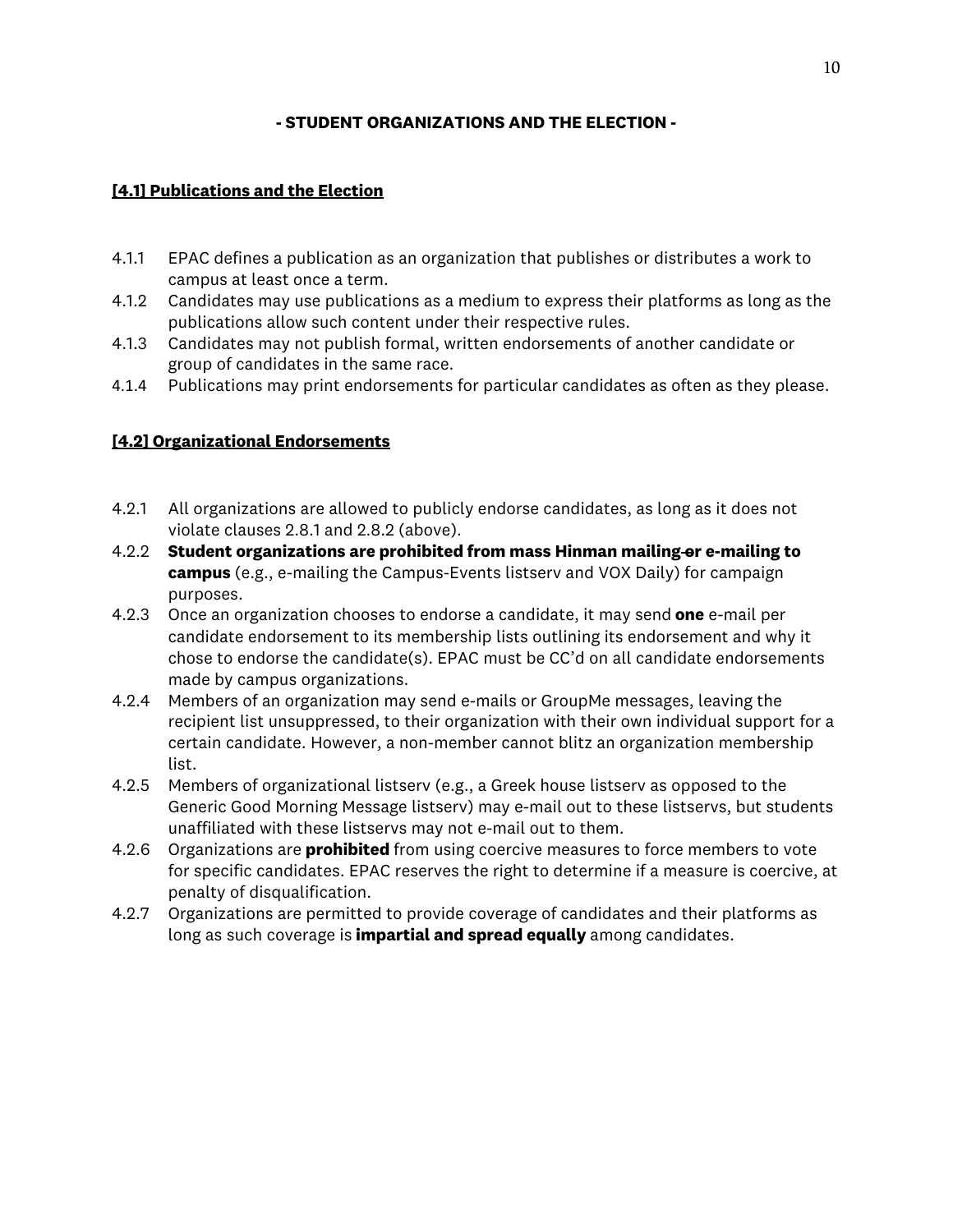#### **- VIOLATIONS AND APPEALS –**

## **[5.1] Violations**

5.1.1 Any student may report possible violations of the Election Rules to EPAC in writing. Any and all reports will be kept anonymous. EPAC will investigate all possible violations. EPAC reviews reports of infractions of campaign rules and determines the appropriate response, up to and including disqualification of a candidate. Alleged violations will be discussed at pre-scheduled meetings during the campaign period. Until the potential violation is discussed, the relevant activity must be suspended. Ultimately, the decision on sanctions is at the discretion of EPAC on a case-by-case basis, although the following guidelines will generally suggest the decision made by EPAC. These guidelines are not all-encompassing:

#### - **Tier 1** – **Sanction: Warning**

A tier one offense is a violation that may have been inadvertent or can be easily remedied.

#### - **Tier 2** – **Sanction: Suspension of a Specific Campaign Activity**

A tier two offense comes mainly from the candidate or the candidate's direct supporters. Tier two offenses harm another candidate.

## - **Tier 3** – **Sanction: Suspension of All Campaigning**

A tier three offense causes serious harm to the fairness of the elections process. The sanction may be extended for the duration of the election period but falls short of disqualification.

- **Tier 4 Sanction: Immediate Disqualification and Removal from the Ballot** A tier four offense causes irreparable damage to another candidate or to the fairness of the elections process. If EPAC believes a candidate has committed a tier four offense, the candidate will be immediately disqualified and removed from the ballot.
- 5.1.2 Offenses *may involve a hearing at the discretion of EPAC*. Refusal to appear at an EPAC hearing will result in immediate disqualification. Candidates may request a special hearing with EPAC within eight hours of the posting of the sanction. Regardless of the action taken, EPAC will notify the individual(s) who brought the complaint as well as the candidate(s) involved in the decision.

## **[5.2] Appeals**

5.2.1 If a candidate feels that a decision has been made unfairly by EPAC, they may request a second hearing with EPAC in writing. All second hearings must be requested in writing within 48 hours of the original decision. The committee will convene via Zoom, and any involved parties will be given a reasonable opportunity to address violations or complaints. EPAC will then communicate in private and deliver their decision within 12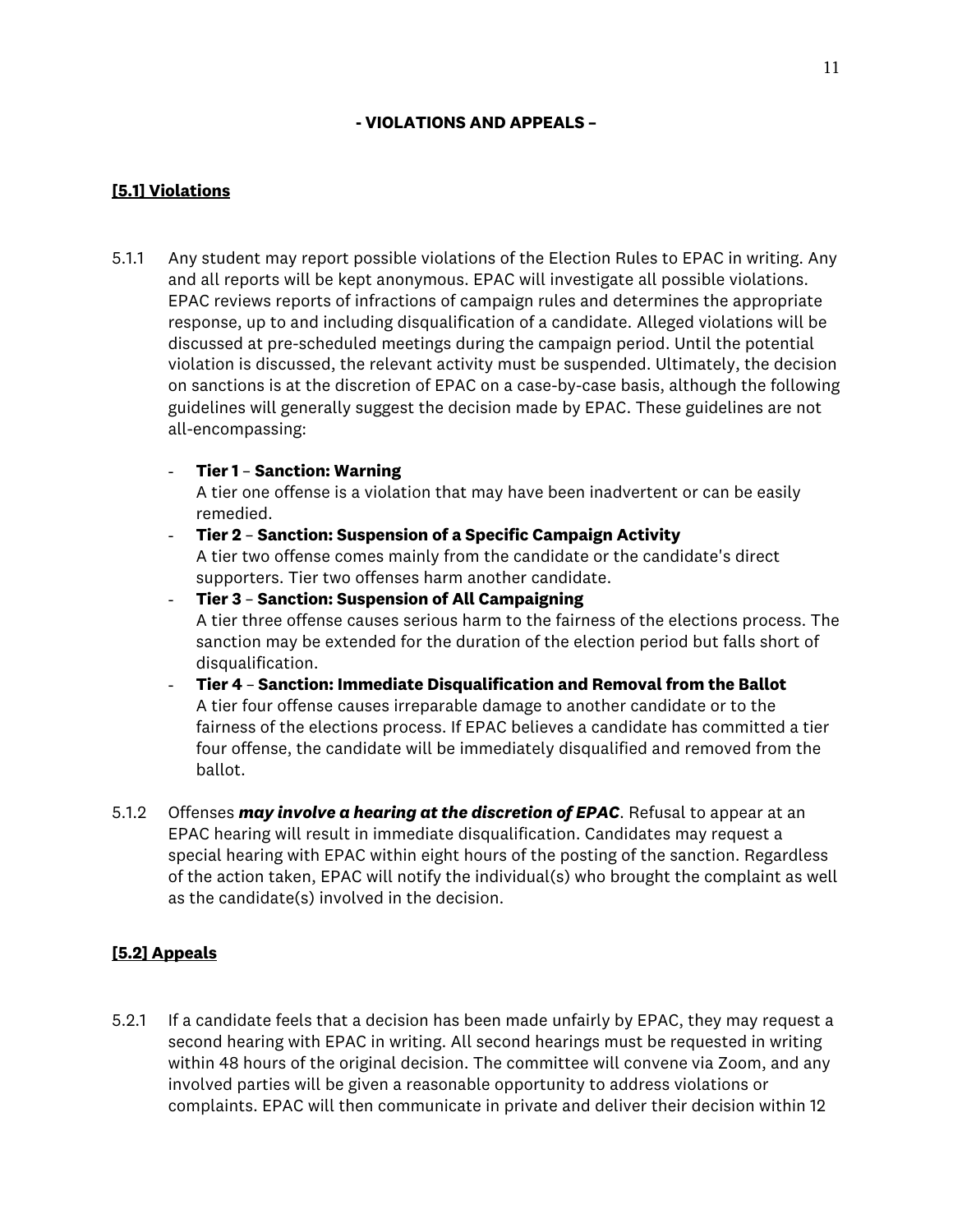hours. Any candidate wishing to appeal above EPAC may bring their case to the EPAC Advisor, in the Office of Student Life.

## **- VOTING –**

## **[6.1] Dates**

6.1.1 Voting will take place over a single 24-hour period, beginning **Thursday, October 28th at 3:00PM EST** and ending **Friday, October 29th at 3:00PM EST**. All elections will take place online.

## **[6.2] Computer Voting**

6.2.1 EPAC uses a computer system for voting. Elections will be held on the Dartmouth Engage portal. Voters will log in with their Dartmouth NetID and password.

## **[6.3] Absentee Voting**

6.3.1 Students who are unable to vote during the allotted election period should reach out to EPAC prior to the election period to set up a special voting arrangement.

## **[6.4] Voting Complaints**

6.4.1 Voting complaints must be brought to EPAC's attention within 6 hours of occurring. Complaints shall be addressed if they are brought to EPAC's attention by the end of the election period. If a complaint is received outside of these criteria, EPAC reserves the right to disregard the complaint.

## **[6.5] Ties and Runoffs**

- 6.5.1 Runoffs will occur according to each organizational constitution. EPAC may issue new or revised campaign policies in case of a runoff election.
- 6.5.2 In the event of a tie for COS/OAC, EPAC will, in consultation with the Office of Community Standards and Accountability, determine how to proceed, and notify candidates involved within 72 hours. In the case of all other positions, EPAC will consult with the constitution of the organization.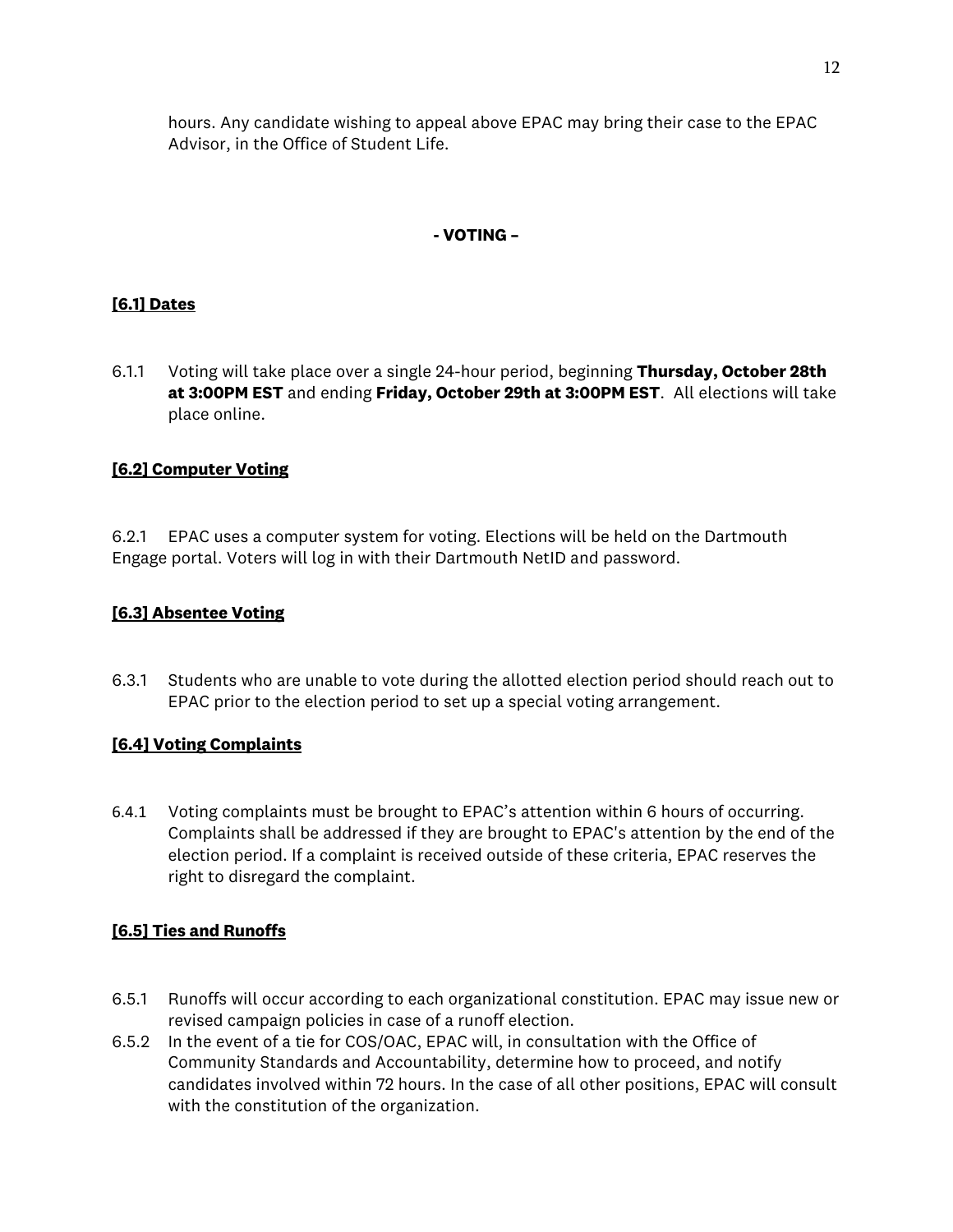#### **[6.6] Announcing the Results**

- 6.6.1 Once the results of the elections have been verified by EPAC, the results will be announced in the following order:
	- 1) EPAC will call each candidate and deliver their result. If the candidate does not answer,
	- 2) EPAC will send an e-mail to the candidate.
	- 3) EPAC will release the results of the election to the student body via the Dartmouth.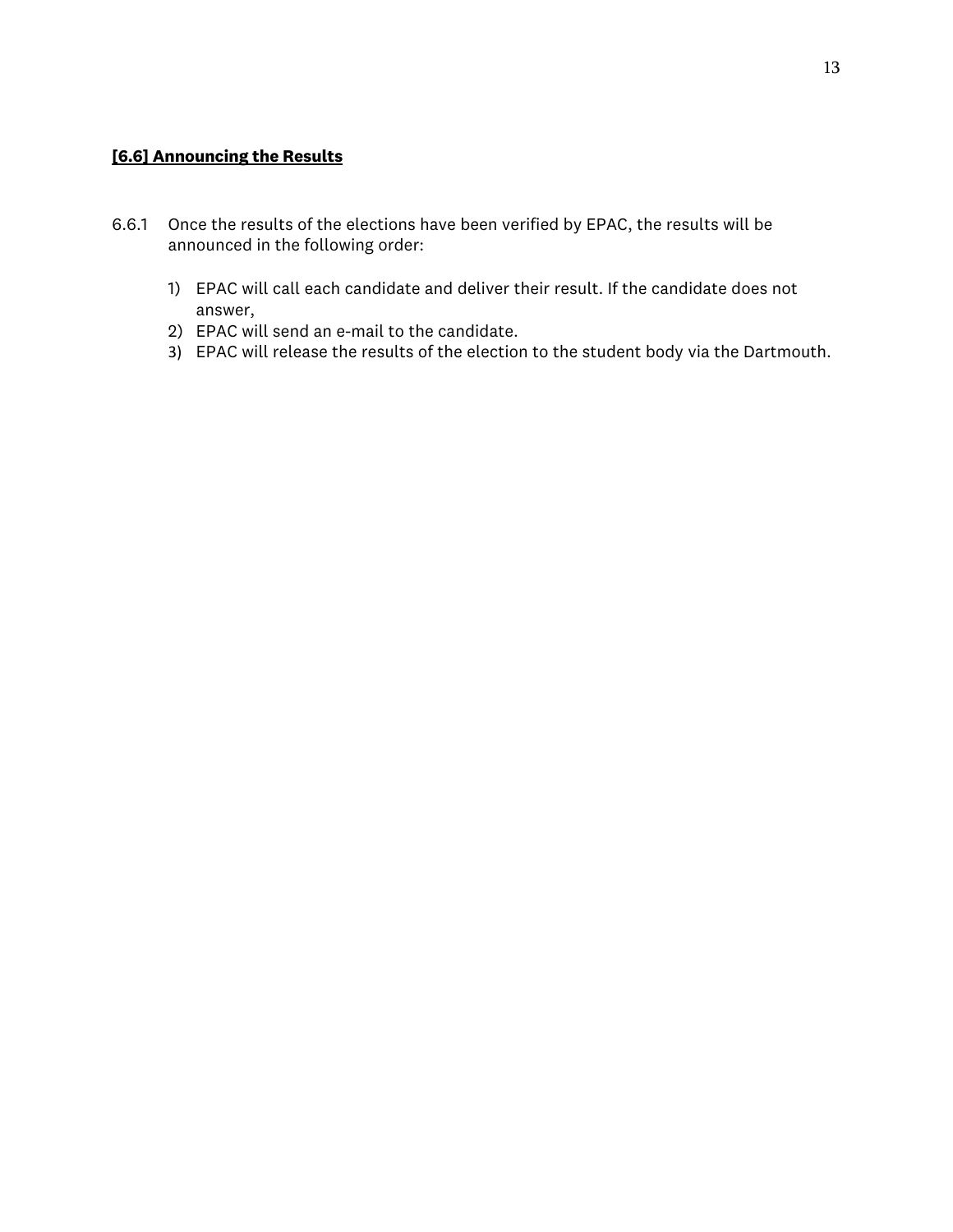#### **-ELECTION SCHEDULE-**

*The following schedule is subject to change before the beginning of the campaign period.*

**Monday, 10/18 –** First Question & Answer Session at **1:00 PM EST** in Collis 212

**Tuesday, 10/19 –** Second Question & Answer session at **7:30 PM EST** in Collis 212

**Friday, 10/22–** Intent to Run Form due at **11:59 PM EST** via Zoom

**Sunday, 10/24 –** Petitions due by **11: 59 PM EST**

**Monday, 10/25 –** Campaigning begins at **12:01 AM EST**

**Thursday, 10/28** – Campaign Expenditure Sheets and Receipts due by **11:00 AM EST** to the EPAC e-mail

**Thursday, 10/28** – Campaigning ends and voting opens at **3:00PM EST**

**Friday, 10/29** – Voting Closes **at 3:00 PM EST**